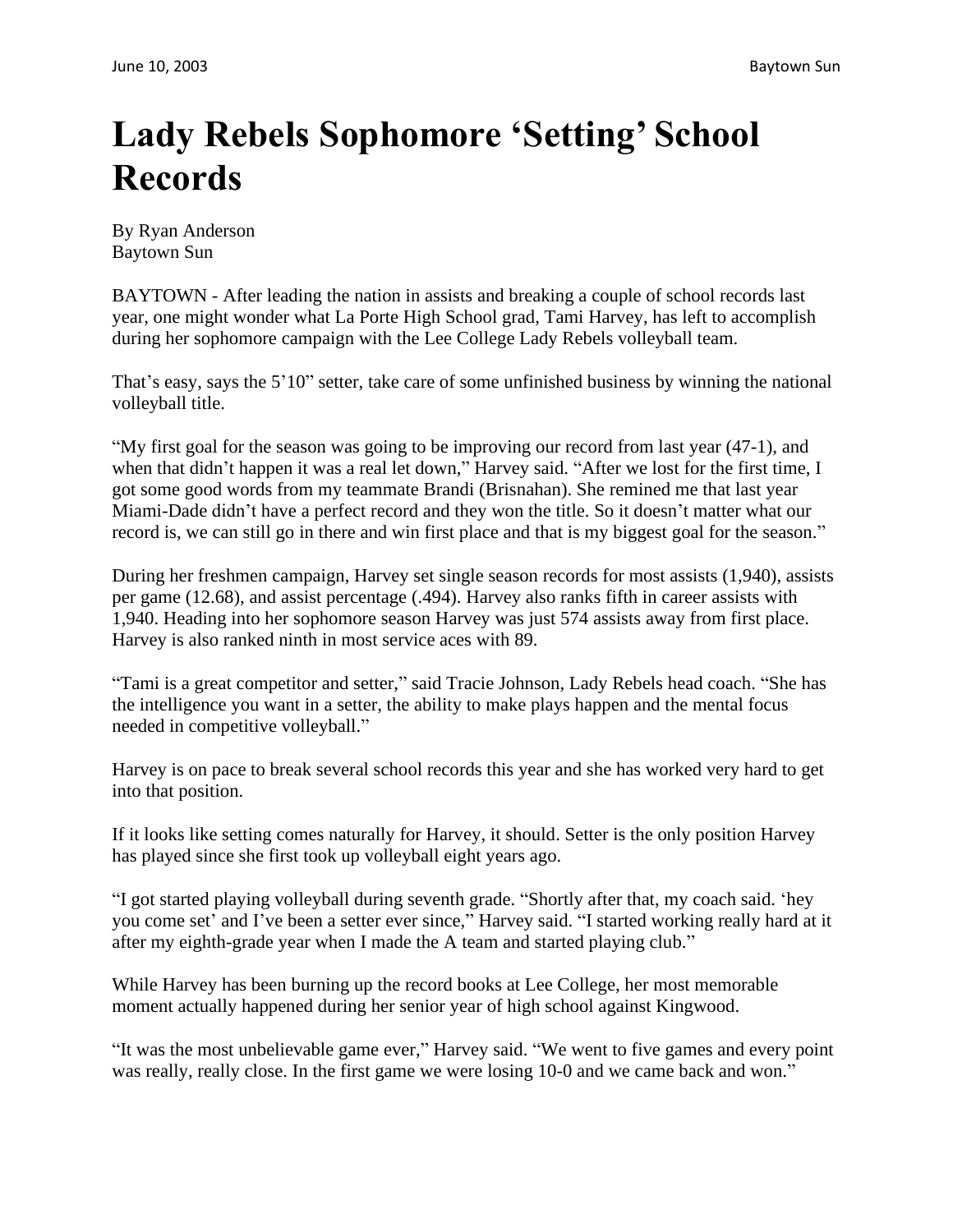Ultimately Harvey's La Porte team lost in the playoffs but the game against Kingwood still ranks as the best in her mind.

Besides having a strong work ethic on the court, Harvey is also a standout in the classroom. Along with each of her teammates, Harvey was named a Class Act recipient for maintaining a GPA above 3.0.

"It's tough at times to juggle volleyball and school, but it definitely teaches you responsibility and discipline," Harvey said. "It also teaches you time management and how to use every possible moment, including studying on the bus heading to games."

After leaving her mark on the Lady Rebels and Lee College, Harvey hopes to continue her education at a college to be named later.

"I want to stay close to home if I can," Harvey said. "But if not, I'm going to look at my scholarship options first in volleyball and then with academics."

Besides needing stamina and the ability to see what's happening on the entire court, there are several other qualities that make a good setter, according to Harvey.

"Everybody says that the setter is the quarterback," she said. "I call the plays and it's my job to try to keep everybody up and going."

While Harvey's main role on the team as "quarterback" is to set and pass the ball, sometimes she needs to act as a cheerleader, too.

"I'm a really big team player, so I always play for the team," she said. "Whenever I mess up, I start to get down and then I look around the court and see everybody trying so hard and I decide that I'm not going to let them down by not trying my hardest. Even when I'm having one of my worst games, I'm still working my butt off trying to get the balls the best I can."

While Harvey works to encourage her teammates on and off the court, sometimes the encourager needs encouragement, as well.

"The best piece of advice I ever received was 'never give up,'" she said. "I have had a real selfconfidence problem at times when I didn't think I would ever make it anywhere. During those times. I always had coaches pulling for me and telling me to keep on working hard and that I can make it anywhere I want, and I guess that's really the best thing anyone can tell you."

Besides getting support from her coaches, and teammates, Harvey has another secret weapon in her arsenal; her family.

"Where I am today is because of the support of my family," Harvey said. "The biggest crowd at the games is my family. I'm so grateful that they come to all of my games and are so supportive of me."